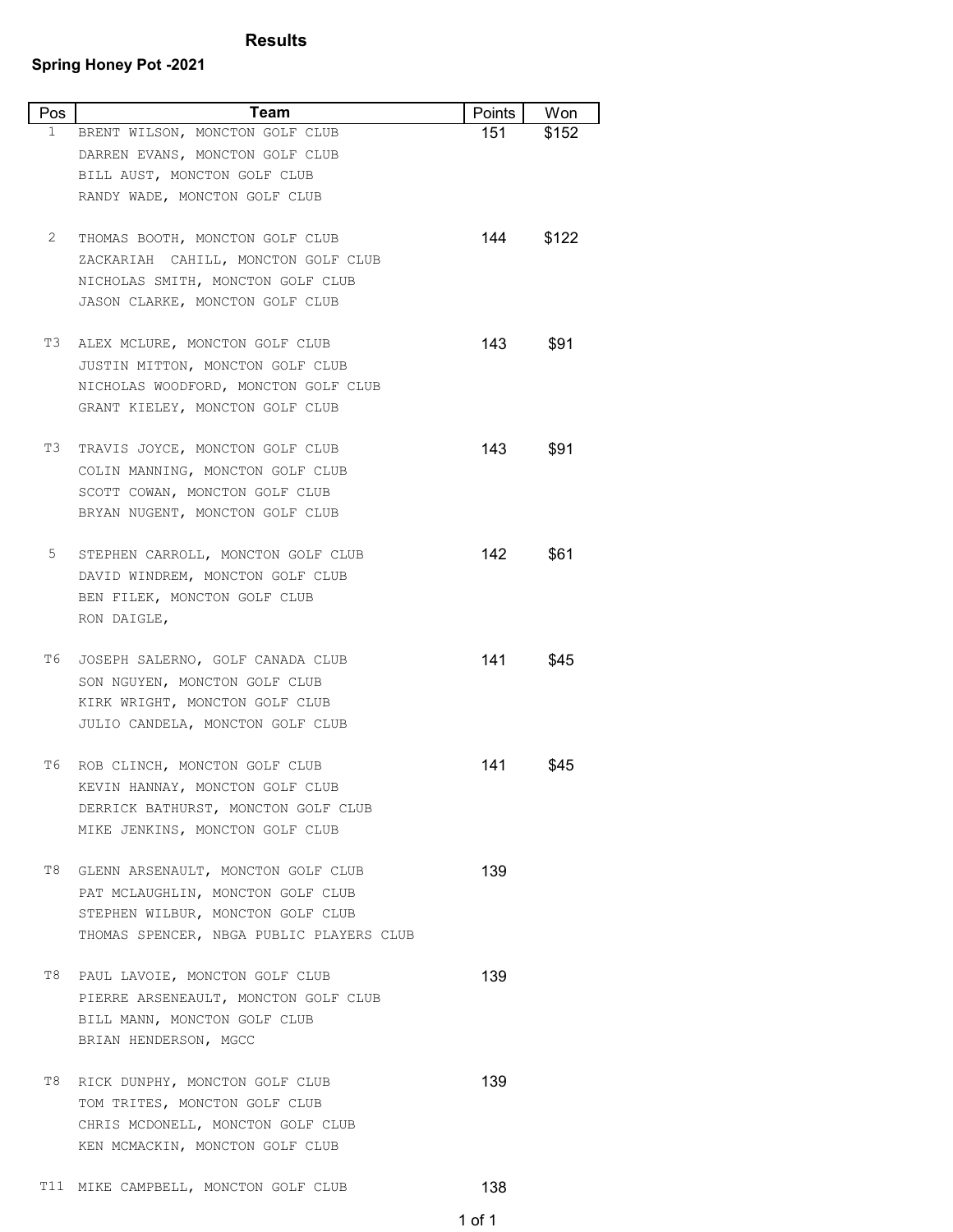MARCO RUEST, MONCTON GOLF CLUB RITCHIE PERRY, MONCTON GOLF CLUB LARRY TOWER, MONCTON GOLF CLUB

- T11 DREW MCCAFFERTY, MONCTON GOLF CLUB
<sup>138</sup> JASON RICHARD, MONCTON GOLF CLUB DEREK BENT, MONCTON GOLF CLUB JEFF LOCKHART, MONCTON GOLF CLUB
- 13 MICHAEL BROWN, MONCTON GOLF CLUB
<sup>136</sup> GERARD FLYNN, MONCTON GOLF CLUB MIKE THOMPSON, MONCTON GOLF CLUB VICTOR CORMIER, MONCTON GOLF CLUB
- 14 MATHIEU BOURGEOIS, MONCTON GOLF CLUB (134) JASON TAYLOR, MONCTON GOLF CLUB MARC ALLAIN, MONCTON GOLF CLUB CAMERON BESSEY, MONCTON GOLF CLUB
- 15 BURTON POITRAS, MONCTON GOLF CLUB
<sup>133</sup> DREW MCMURRAY, MONCTON GOLF CLUB JOHN WHITE, MONCTON GOLF CLUB TODD MARSHALL, MONCTON GOLF CLUB
- T16 KEVIN LUNNEY, MONCTON GOLF CLUB
<sup>131</sup> DARREN CHURCH, MONCTON GOLF CLUB JASON ALLAIN, MONCTON GOLF CLUB ROBERT SHEEHAN, MONCTON GOLF CLUB
- T16 BRIAN DONOVAN, MONCTON GOLF CLUB
<sup>131</sup> ETIENNE ARSENEAU, MONCTON GOLF CLUB MIKE BOURQUE, MONCTON GOLF CLUB STEPHEN MARSHALL, MONCTON GOLF CLUB
- 18 DAVID MOORE, MONCTON GOLF CLUB 129 JASON ALLINOTTE, MONCTON GOLF CLUB KEN GREENWOOD, MONCTON GOLF CLUB MARC LECOCQ, MONCTON GOLF CLUB
- 19 TIM MELLON, MONCTON GOLF CLUB<br>
128 BRIAN OSTROSKI, MONCTON GOLF CLUB MATTHEW MAGEE, MONCTON GOLF CLUB JOHN WALCHUCK,
- 20 GREG LAWLOR, MONCTON GOLF CLUB ROBERT MIDDLEMISS, MONCTON GOLF CLUB JACK JACOBS, MONCTON GOLF CLUB DARREN RUMBLE, MONCTON GOLF CLUB
- 21 THOMAS COONEY, MONCTON GOLF CLUB<br> **125** BRENDON GALLANT, MONCTON GOLF CLUB PAUL PERKISON, MONCTON GOLF CLUB EMERSON MILLS, MONCTON GOLF CLUB
- T22 TERRY SHAW, MONCTON GOLF CLUB<br>
121

1 of 1